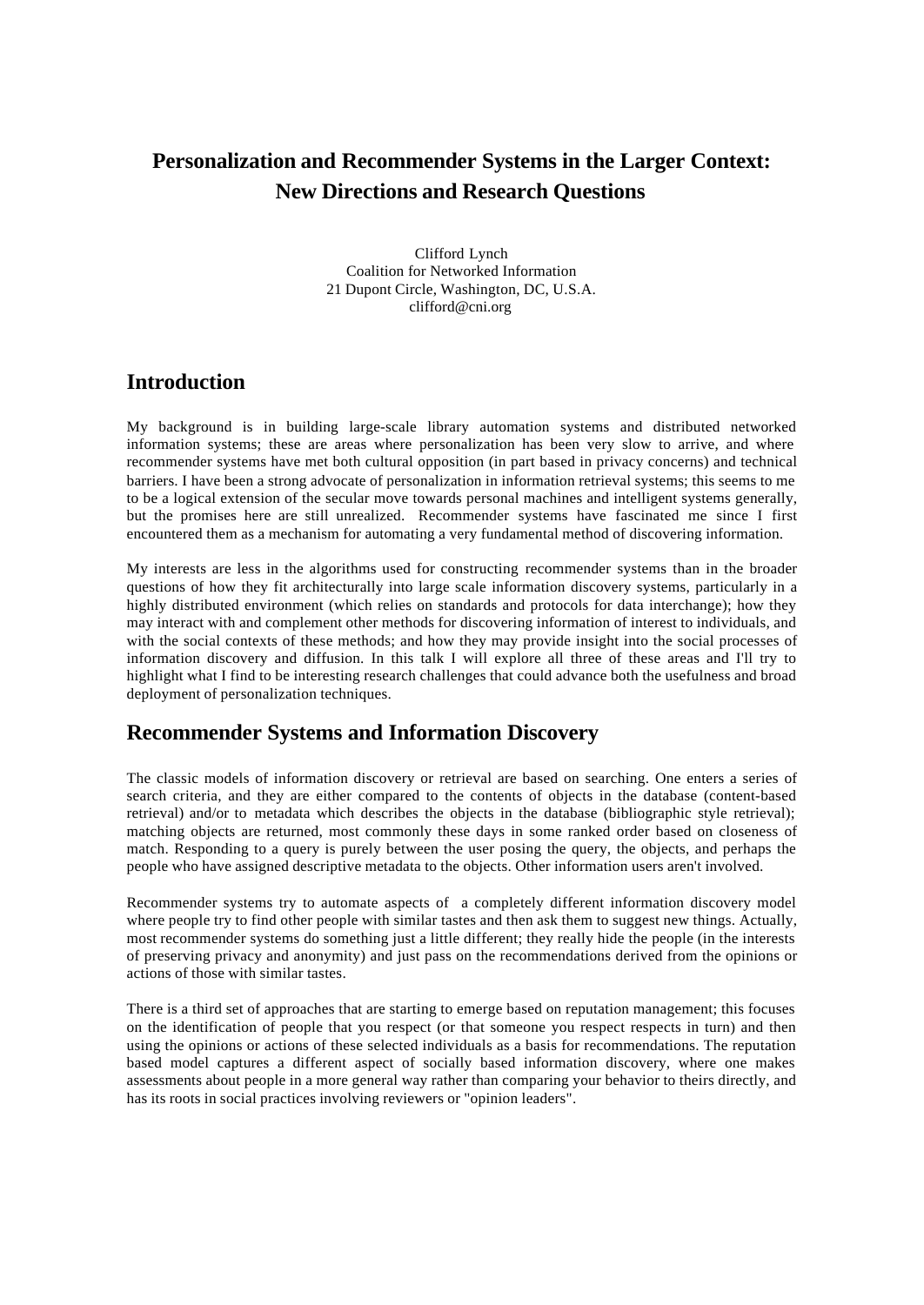And there's yet another approach that deals in popularity; you may want to know about the most popular works within a given community as another means of finding out what you should pay attention to. This has precedents in best-seller lists and has seen some interesting applications recently in Amazon's purchase circles. But a variation on this idea is also showing up in search engines such as Google, which uses a content-based search approach but then assigns a higher weight to sites that are linked by many other sites in ranking the search result, on the basis that these sites are more authoritative.

All of these approaches are valid and relevant; no one of them solves the full range of information discovery problems in a world of too much information. One major research challenge is to ask how we can make these varied approaches work together most effectively. Amazon, which has been a real pioneer in this area, simply presents all of the methods simultaneously, which often becomes overwhelming; I suspect that few Amazon users pursue all of the different paths to additional recommendations that are offered. Google, as indicated, is much more subtle, though what it does is much simpler in some sense. Clearly, recommender systems can be used to find people who might be of interest in a reputation-based system; searching can be used to supplement the output of recommender systems; and popularity based identification has close relationships to recommender systems. But we need a much better framework for synthesizing the various approaches, and a lot more experience in presenting systems that offer multiple approaches to users at different levels of sophistication and with differing time horizons.

As we think about designing systems that help people to cope with information overload, we need to carefully investigate what we are doing when we retrieve or recommend information. Systems like Amazon use purchase decisions as a surrogate for liking a work; the idea is that they will suggest works that they think you'll like (purchase). In other information retrieval or discovery settings, the key issue is awareness; you want to be aware of certain kinds of information, even if upon examination you determine that you don't like it, or disagree with it, or think that it's rubbish. At present many of our information retrieval systems conflate relevance with quality (as do many users), and socially-based systems are particularly prone to this. Some careful work is needed to disentangle these, and this may have important implications for personalization and recommender systems.

## **Personalization in a Distributed Information Environment**

Today, personalization is something that occurs separately within each system that one interacts with. Recommender systems are one technique for personalization; in essence the personalization occurs slowly as each system builds up information about your likes and dislikes, about what interests you and what fails to interest you. There are numerous other personalization techniques; most of these rely either on collection of system usage history which is then employed to change the behavior of the system, or on the user taking the time and trouble to explicitly personalize the behavior of the system in various ways by setting parameters, making selections or engaging in dialogs with the system.

There are several problems with this model, at least from the user's point of view. Investment in personalizing one system (either through explicit action or just long use) are not transferable to another system. (Of course, from the system operator's point of view, this may be very desirable; it increases switching costs for users and thus helps lock in a user base.) Information such as likes and dislikes or usage patterns are scattered across multiple systems and can't be combined to obtain maximum leverage. And the user does not have control of the information bases that define his or her "profile". If you want to buy books from multiple online booksellers this is annoying. But if we are concerned with developing information discovery systems to assist users in a world of information overload, these problems are critical. People obtain information from a multiplicity of sources, and personalization has to happen close to the end user; this is the only place where there is enough information to do personalization effectively, to keep track of what's new and what isn't, what has and has not proven useful. The user needs to become a hub and a switch, moving data to allow accurate personalization from one system to another.

It's reasonable to think about recommender system algorithms as distinguishing features and specific advantages of individual systems; it's also reasonable to think that aggregate databases of objects and opinions might be unique to each information finding system (and I use this term very broadly, to include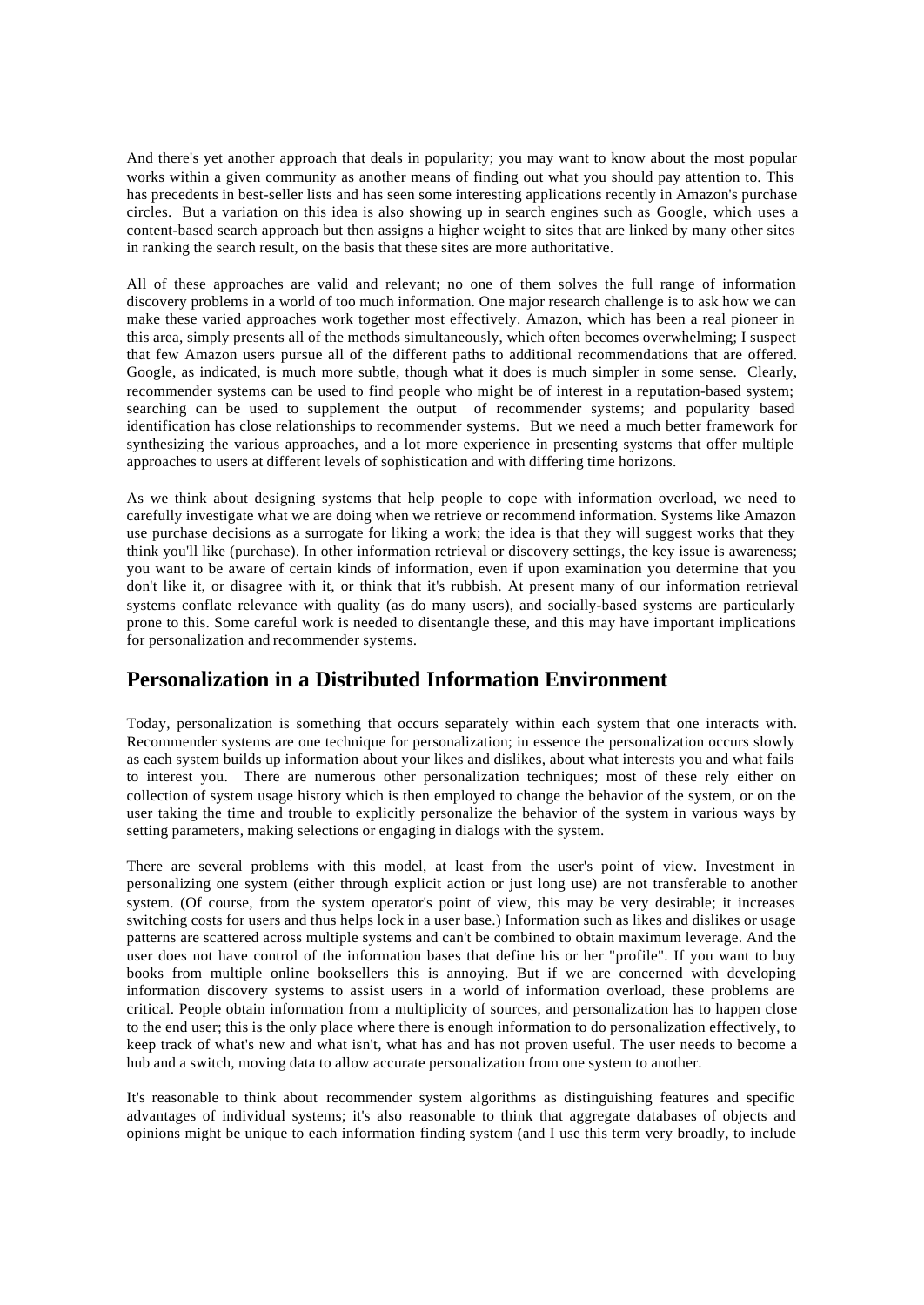for example shopping systems). But for the end user it would be a much better world if he or she could simply have a program pass a collection of history and opinion data to each system he or she wishes to interact with and instantly obtain personalized behavior and where appropriate recommendations from it.

There has been some work along these lines. At a very mundane level, it has been clear for some time that one of the biggest barriers to getting consumers to make purchases on the net is the tedium of entering personal name and address and credit card information over and over for each new site, registering for the site and obtaining (and remembering) a username and password to be used on future visits. This has led to ideas like electronic wallets which can store this information in a structured form and transfer it to a new site on demand. In the recommender system related area, there have been experimental systems that look at web browser bookmark files, and the Alexa system (now owned by Amazon) actually follows web browsing trails.

Much more can potentially be done here. Imagine that users could maintain a series of local (personal) databases that defined their trust systems (we have the very primitive beginnings of this in the identity trust codified in systems like PGP or certificate collections in web browsers); their reputation and rating systems; their preferences of various kinds; interest profiles; and their opinions about objects of various kinds (web sites, books, sound recordings, films, people, etc). Imagine that there were standards for transferring this kind of information to systems that one wanted to interact with, and also standards for updating the locally held, personal databases to reflect actions taken in remote systems (such as purchasing a book, or visiting a web site); and, of course, tools to edit the personal databases and to establish rules about their update and dissemination. This would potentially permit instant personalization of any system that one wanted to interact with; it would allow users to visit new sites and immediately obtain potentially useful recommendations from them.

Moving from this vision to implementation is a very complex research problem, with lots of difficult details, but one that I think merits investigation. I would just note in passing that a good deal of infrastructure and numerous standards are needed to make this work; for example, if one wants to move opinions about objects between systems, one needs a global way of referring to objects (URIs for web pages or International Standard Book Numbers or similar identifiers for books; for music, or journal articles, or other types of content matters get much more complicated.) If one wants to deal with reputations of actors who may be present in multiple systems, one needs global identities for these actors (such as email addresses); public key infrastructure will also play a role here if the identities are to be trusted. This has interesting interactions with social practices involving the use of (perhaps multiple) pseudonyms with and across systems, and with privacy. Also, the personal local database for each user contains a wealth of information (even though the user presumably has good editorial control over it) and users are going to want to be quite careful about what parts of it are shared with what systems under what conditions (and perhaps something like P3P, perhaps augmented with some legal requirements on systems to require that they follow their advertised privacy policies, may be necessary to make users comfortable enough to employ such a system). And, of course, to be really useful virtually all of the work has to happen automatically in terms of information transfer between the user's client and the various systems, while still leaving the user in control.

## **Personalization and Privacy**

Libraries have always been very strong defenders of privacy. A key best practice for libraries in recent years, at least in the United States, has been to destroy patron-related data unless there is a compelling business need to keep it. Thus, for example, circulation systems typically break the link between a patron and a book that has been borrowed when that book is returned. While the book is out on loan, the library needs to keep a record of who has borrowed it in order to protect the library's assets (and thus, with an appropriate court order, it is possible to find out what books a given patron has currently borrowed); but the library simply doesn't keep a record of what has been borrowed and subsequently returned by a given patron, and thus cannot be compelled to reveal this information. It simply doesn't exist to be subpoenaed.

This explains why one doesn't see recommender systems in libraries very often.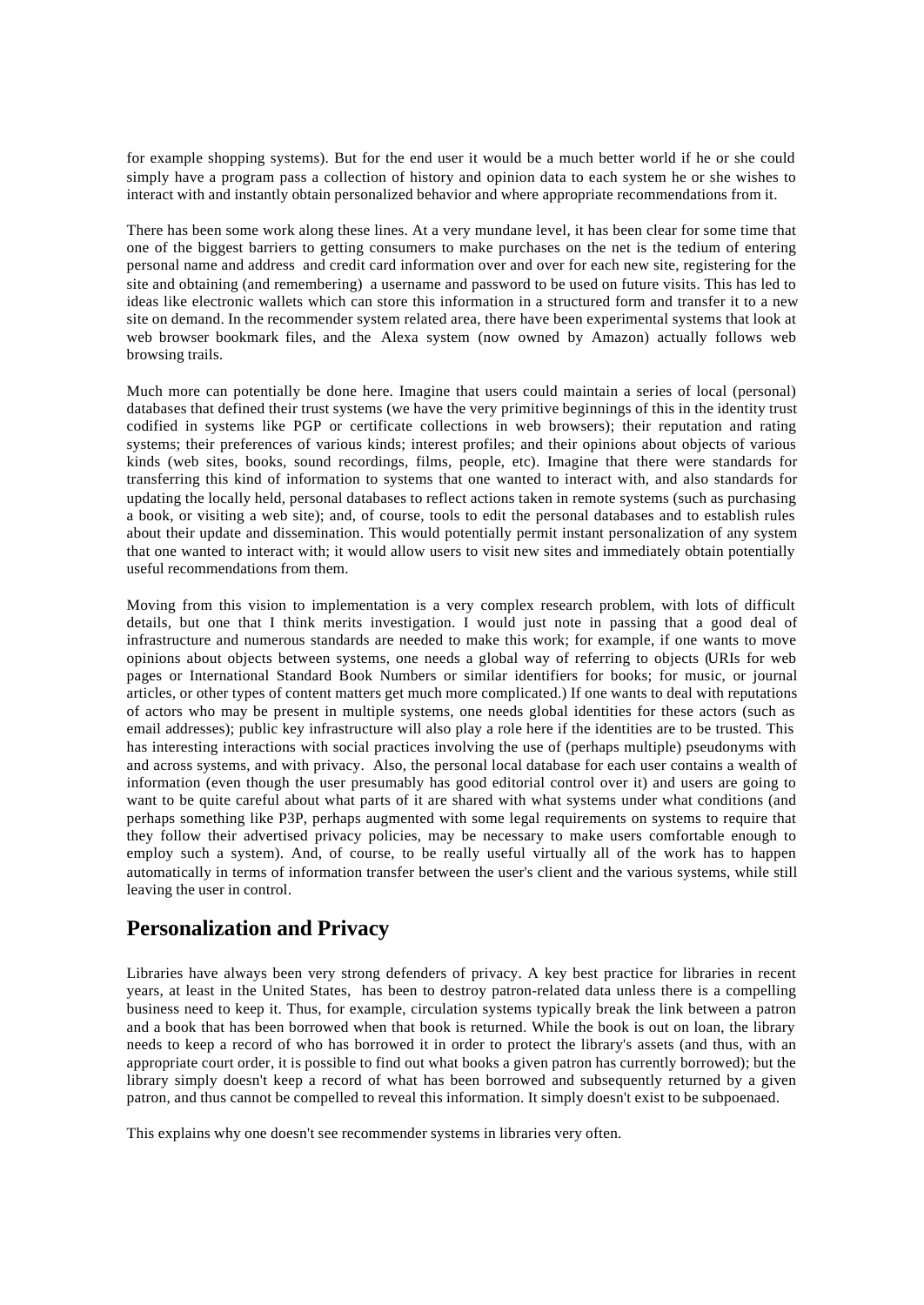Yet it also frames a series of interesting design challenges. It should be possible to offer the benefits of personalization while still maintaining a very strong and principled position about user privacy. One obvious possibility is to allow users to opt into a history database with informed consent; presumably such a database would be used only for recommendations, and not (without further consent) to make contacts among individuals, or for reputation-based information identification. Presumably such a database would be protected to the limits of the law, and only released under a legitimate legal order. And presumably one could design an interface that would allow transactional opt-out (i.e. don't include the borrowing of this particular book in my history), or perhaps require transactional opt-in if one wanted to be truly conservative about collecting information. We know very little about how to really design such a system and to make it understandable to casual library patrons, or about what is acceptable to such patrons; research is clearly needed here.

It may be possible to do better. Suppose one explicitly separates a recommendation database from a circulation database. Let users keep (and, if they wish, edit) lists of books that they've borrowed and found useful (again, here, we see the ambiguity between relevance and quality discussed earlier). If library patrons could simply submit these lists into the recommendation database (without necessarily any link to their own identity that's maintained by the library) it would be possible for patrons to submit queries against this recommendation database (including their own list of books in the query) and obtain recommendations without the library holding personal information that could be disclosed. There are problems to be worked out; for example, since the recommendation database is based on contributions rather than actual, known to be valid records of user behavior, malicious people could submit inaccurate lists of books to the database and degrade its quality. And building a user interface to such a system that hides most of the work from the user while still leaving the user informed and in control is an interesting challenge.

This sort of privacy-friendly recommender system builds on the kind of distributed architecture ideas discussed earlier. Indeed, people could integrate lists of books that they had purchased and books that they had borrowed to provide a more comprehensive picture of their opinions, thus improving the quality of the recommendations. Presumably libraries are a well-trusted and honest party that might provide an excellent testbed for distributed recommender systems where the critical data is held and maintained close to the user rather than in external systems (in this example, the library holds only anonymized opinion data records). We need to gain some experience with such prototype systems.

## **Understanding Social Processes of Information Dissemination**

During the  $20<sup>th</sup>$  century a certain amount of mathematical modeling work has been done on the spread of rumors and ideas. This turns out to be closely connected to research in the modeling of the spread of infectious diseases and plagues. Unfortunately, the mathematics gets very nasty very quickly, even with relatively simple models, and the models don't tell us that much -- at best, they provide some insight into when a disease will spread widely as an epidemic, and when it will stay limited to a small subset of the population or die out entirely. To keep the mathematics tractable, these models tend to assume homogeneous populations, or populations made up of a few different homogeneous subgroups. We have other bodies of observational research, such as bibliometrics and citation analysis which tell us something about rates of diffusion of knowledge as represented by citations.

Yet understanding the spread of information or knowledge through populations is of great importance. We don't understand, for example, why some works become hits and capture the interest and imagination of communities while others are largely ignored. No doubt some of this has to do with intrinsic quality, but some of it has to do with whether key opinion leaders become aware of the work and promote it, with how quickly and how broadly knowledge of the work spreads and the paths that this knowledge follows. And there are subtle second-order effects: when works become too broadly popular, for example, this is a negative within sophisticated, elite communities.

Currently, we tend to think about recommender systems as stateless computation engines in the sense that given a database and a user profile they perform a computation and provide some recommendations to that